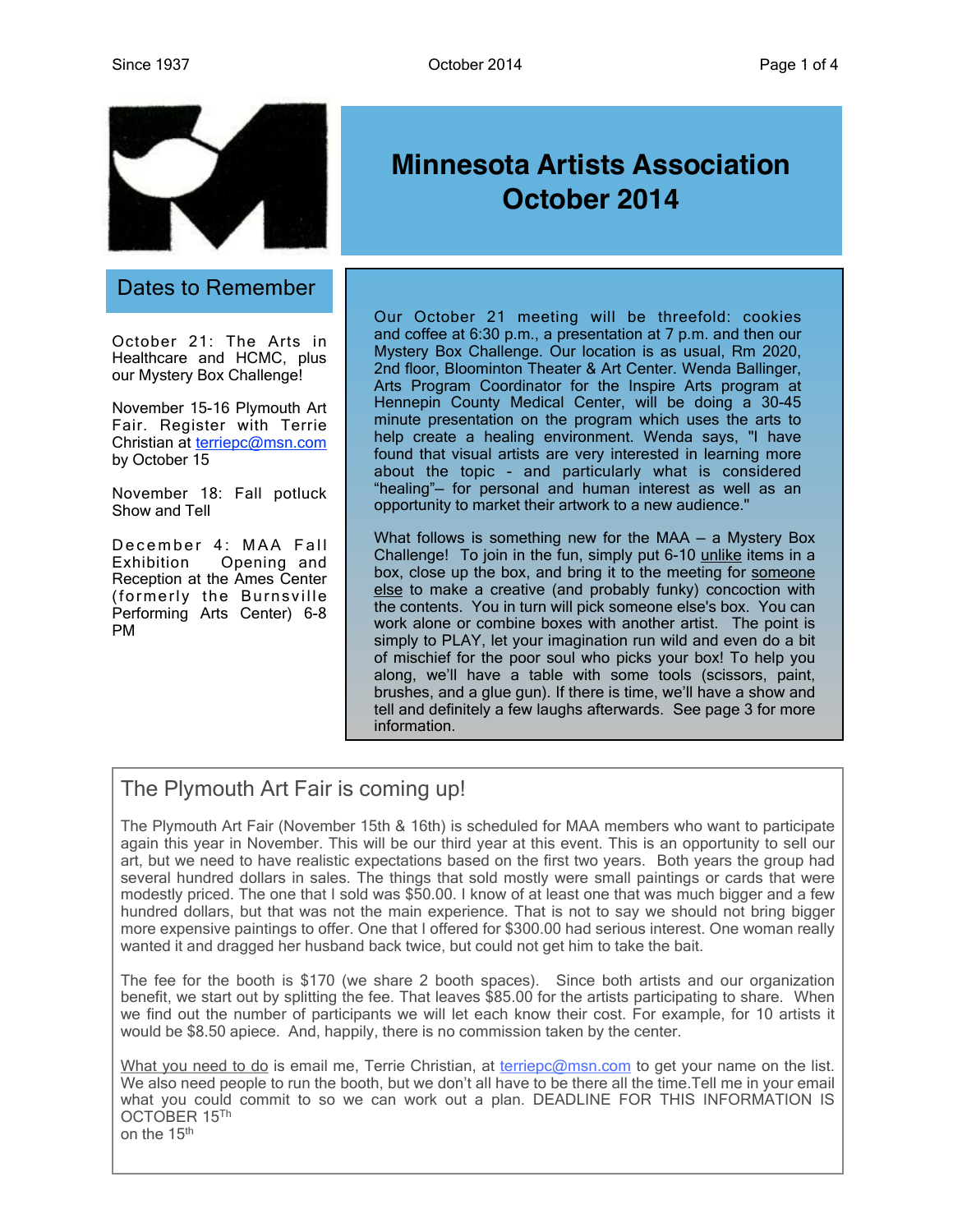Are your dues due? Thanks to all of you that paid your dues already! Our MAA dues are paid in September for the calendar year (September 2014 - August 2015). Please send your check made out to MAA to our treasurer: Diane Gilbertson 5275 Oxford St. N. Shoreview, MN 55126. Individual membership annual dues: \$25. Family membership annual dues: \$40.

#### Upcoming Exhibits:

The opening reception for the Bloomington Theatre and Arts Center member juried show is October 16, 6-8 p.m.

Minnesota artists who helped bring modernism to the state are featured in the James J. Hill House's "Minnesota Modern". The exhibit includes paintings and prints from the Minnesota Historical Society's permanent collection by Dewey Albinson (1898-1971), Cameron Booth (1892-1980), Clement Haupers (1900-1982) and Elof Wedin (1901-1983). These artists were some of the founders of MAA!! The exhibit opens November 22 and continues through March 22; James J. Hill House, 240 Summit Ave., St. Paul. \$9 adults, \$7 seniors, 651-297-2555 or



#### Members' News

Bonnie Crouch's painting (above) entitled "Neo Boreal Nomads" won an Award of Merit at the fall Edina Art Center Members Show.

Emmy White (321), Tom Dimock (Studio 183), Rita Corrigan & Marjorie Moody (392), Mandy Sadler & Rebecca Dudley (425) will be open for First Thursday at the Northrup King Building (1500 Jackson St. NE Mpls) on Thursday, October 2, 5-9 pm. Save the dates for Art Attack at NKB: November 7-9, 2014 with November 6 being First Thursday and preview of art.

Marjorie Moody will be showing at Curran's Restaurant October 8 through November. Marjorie's home art show is Sunday, November 2, Noon - 6 p.m. and all are welcome! (1220 Pascal St. No., St. Paul, MN 55108).



Judy Lieber was at a paintout in Wisconsin and sold a pastel right off her easel; and then the very next day she sold a drawing of a backhoe to its owner. Lesson learned: be kind to passersby (and construction workers!)!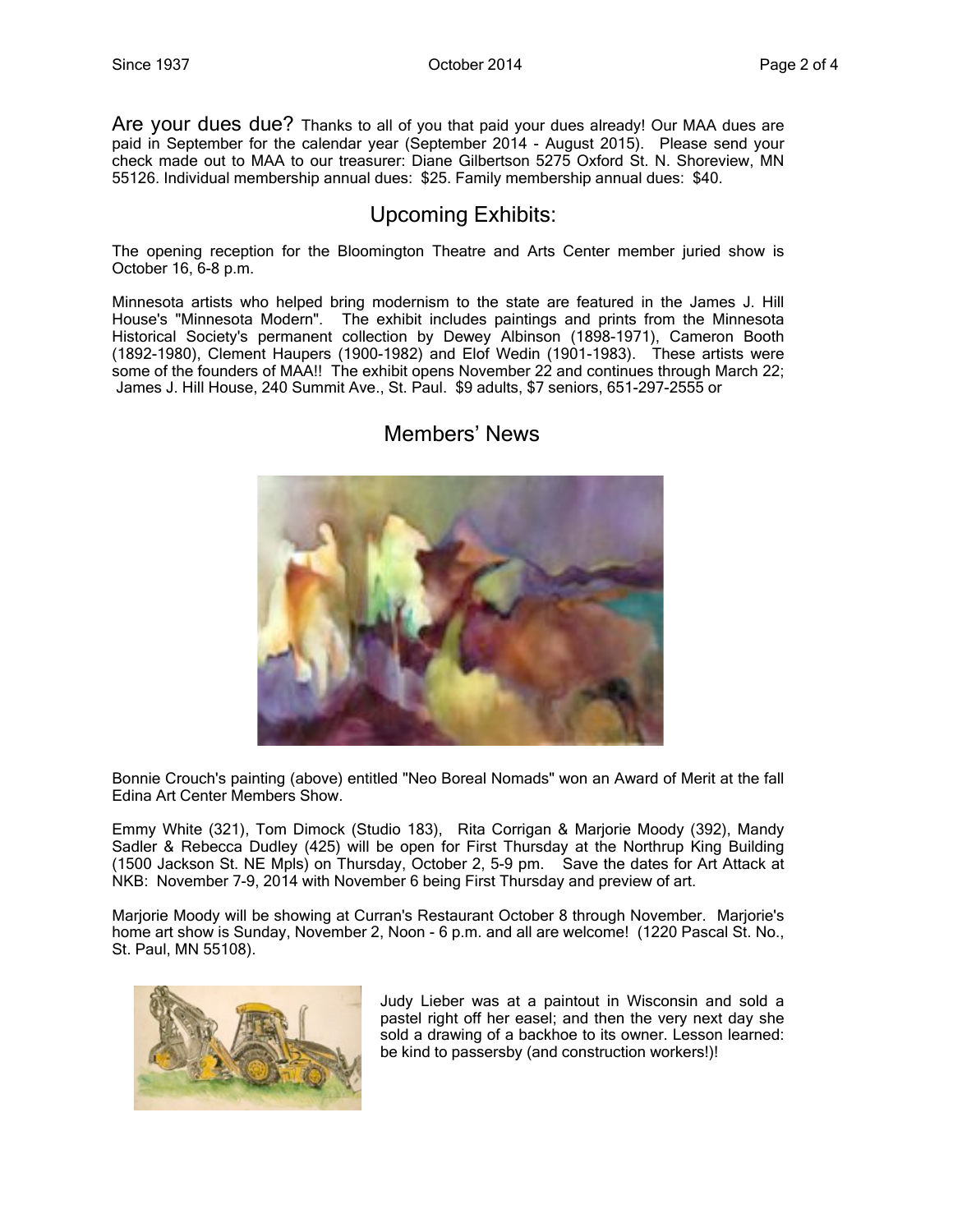# The Mystery Box Challenge

What would you put in this box?



What 6-10 items would you put in a box as a challenge to another creative artist to make something weirdly wonderful of the contents?

Heads-up, folks! This fun idea will be part of our program for our October 21 MAA meeting, so start thinking about it now!

Here's what to do:

1. Find a box – any box, any size (but one that can be closed at the top to hide the contents until the challenge is a "Go!") The box also can serve as a foundation to build on with the box's contents.

2. Search your house (or maybe a hobby store, or, well, Target or The Dollar Store!) for 6 to 10 unlike items to put in the box. (Think: cheap, even used, common household things. But quirky is also good!)

3. Bring your box to our Mystery Box Challenge Night for our October 21 meeting.

4. Also, bring a scissors, brush (for water-based media), and maybe some glue or scotch tape. If you have a glue gun and are willing to let others use it, too, please bring it. We will also have a grab bag with items you can use to supplement the items you find in the box you have chosen.

5. We'll put all the boxes on a table and, in alphabetical order, we'll each go up to the table and pick a box that is not our own to take back to our tables.

6. We'll have an hour to make something creative out of the contents of the box we chose. The idea is to REPURPOSE the objects and COMBINE them in a totally NOVEL, UNEXPECTED way!

7. To make this even more fun, consider teaming up with another person and combining the contents of your boxes.

8. The only rule is that we must use all the items (or at least one of each kind) in our box!

9. At the end of the hour, we'll display the mind-blowing and probably hilarious results on a table for a "Show and Tell"

### Gems from the September Kat Corrigan Presentation

Kat's story included knowing that she needed someone and something to give her a "kick in the butt". One place she found the support she needed was the WARM mentor program (Women's Art Resources of Minnesota) where she found a mentor. The other thing that inspired her was an artist who was doing 100 paintings in 100 days. Kat decided she could do 30 in 30, and now she is still going strong, varying her subject matter to different animals and a few landscapes. Someone told her she could not be an artist and just paint dogs, but really, she could be successful at just those portraits. She says to follow what you love.

She paints small, mostly on 6 x 6 panels, and demonstrated for us, one on an 8 x 8. Lickety split, she had one done. What I found fascinating was that she starts her painting out on a totally black gesso surface. Many of us have learned to leave the white of our paper, or start from a colored surface such as orange or magenta. Then she leaves the black instead of the white. For those artists afraid of the dark,